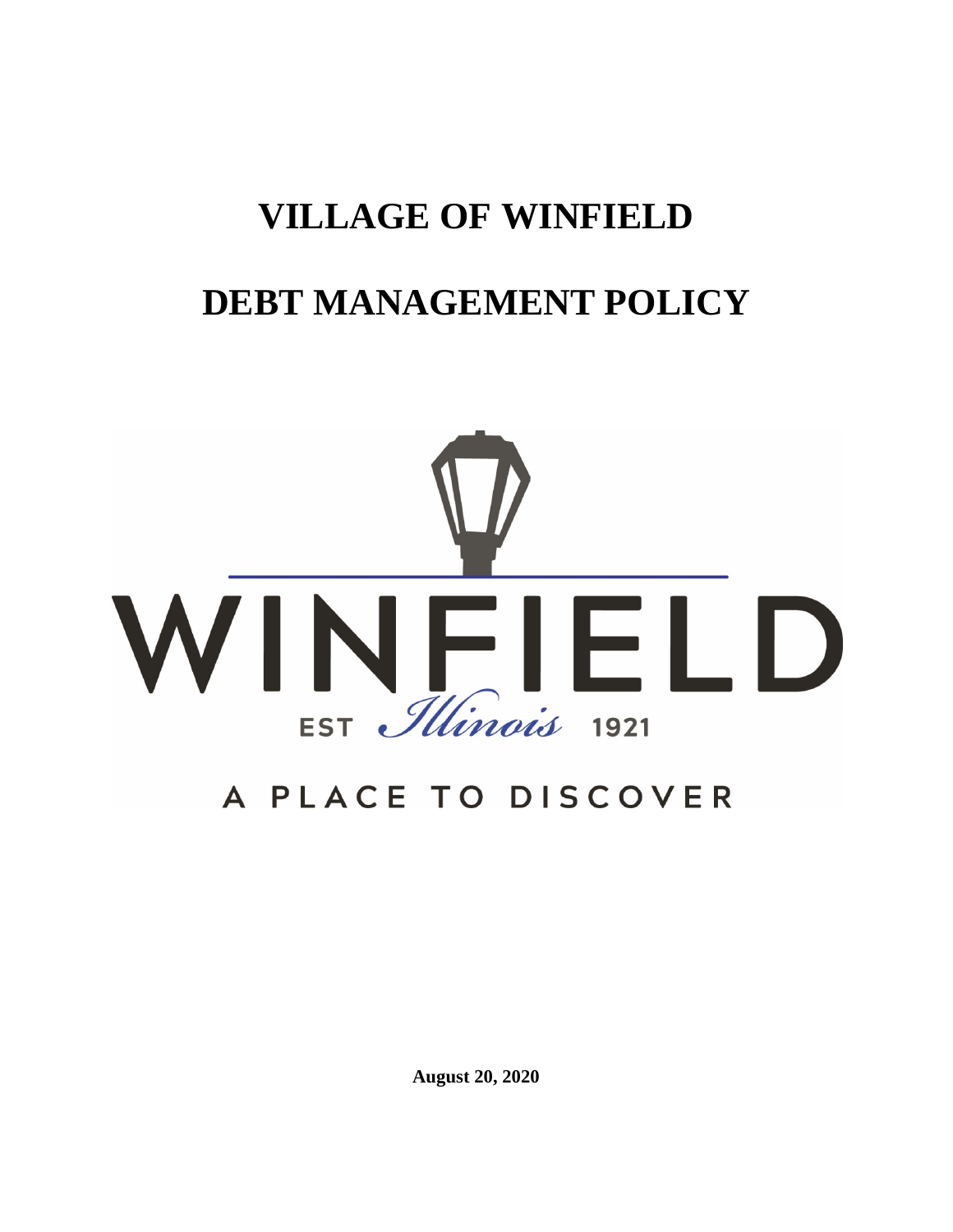# **A. Purpose and Goals**

This Debt Management Policy is established to provide comprehensive guidelines for planning and reviewing financing proposals for the the acquisition or construction of capital assets. It is the objective of this policy that the Village maintain a fiscally sound debt position and protect the credit quality of its obligations.

In following this policy, the Village shall pursue the following specific goals:

- 1. Maintain no less than an A3 credit rating for all debt at the time of issue so borrowing costs are minimized and access to credit is preserved.
- 2. Maintain the ability to incur present and future debt at minimal interest rates in amounts needed for infrastructure and economic development without endangering the ability to finance essential services.
- 3. Effectively utilize debt capacity in relation to Village growth and the tax base, or utility rate base to manage debt in line with available resources.
- 4. Establish reasonable debt level targets that recognize projected inflation and planned capital needs.
- 5. Determine the amortization (maturity) schedule which will best fit with the overall debt structure of the Village. Consideration will be given to coordinating the length of the issue with the lives of assets, whenever practical, while considering repair and replacement costs of those assets to be incurred in future years as an offset to the useful lives, and the related length of time in the payout structure.
- 6. Consider the impact of such new debt on overlapping debt and the financing plans of local governments which overlap, or underlie the Village.
- 7. Seek opportunities to finance debt service for general obligation debt with revenues other than property taxes.
- 8. Consider opportunities such as refinancing or restructuring of general obligation debt which reduce existing debt service.
- 9. Utilize "Pay-As-You-Go" funding for capital projects to the extent possible and obtain financing only when necessary.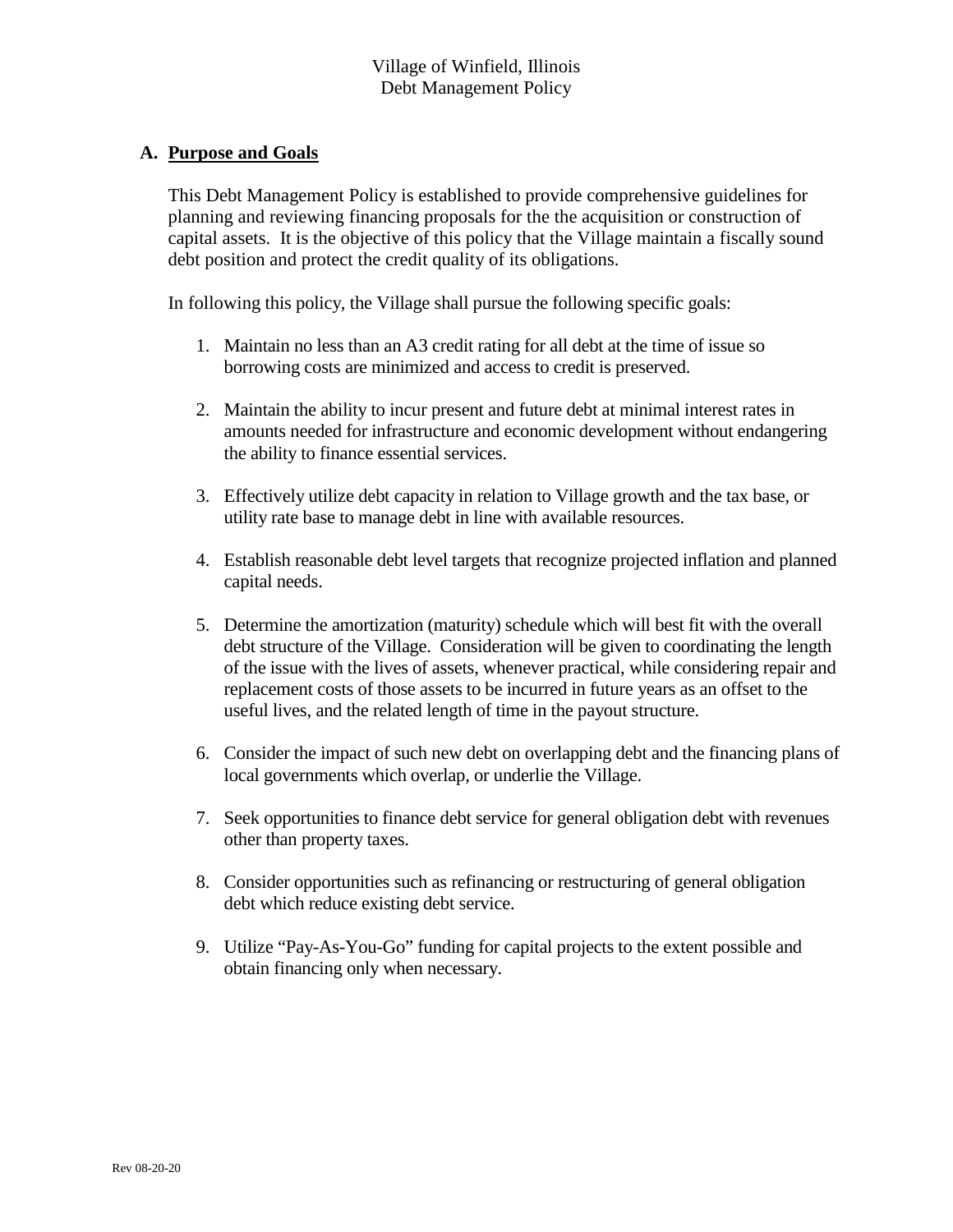### **B. Legal Constraints**

In the issuance and management of debt, the Village shall comply with the Illinois Compiled Statutes and all other legal requirements imposed by federal, state and local rules and regulations, as applicable. The following section highlights the legal framework of the debt issuance process:

#### 1. Illinois State Compiled Statutes

30 ILCS 305/0.01, et. seq.: the short title is "The Bond Authorization Act."

#### 2. Authority for Debt

The Village may, by bond ordinance, incur indebtedness or borrow money, and authorize the issue of negotiable obligations, including refunding bonds, for any capital improvement of property, land acquisition, or any other lawful purpose except current expenses, unless approved by the Village Board.

#### 3. Debt Limitation

Under Illinois Compiled Statutes the Village's general obligation bonded debt issuances are subject to a legal limitation based on 8.625% of the equalized assessed value of real estate property.

As a non-home-rule municipality, the Village is subject to the provisions of 65 ILCS 5/8-4-1 which provides that bonds may not be issued until the authority to issue these bonds has been approved by a majority of the voters. A general exception in section 65ILCS 5/8-5-16 provides that non-home rule municipalities may issue General Obligation bonds without referendum up to the total outstanding amount not to exceed one-half of one percent (1/2%) of equalized assessed value.

The Village is subject to debt limitations imposed by Illinois Property Tax Extension Limitation Law (PTELL). PTELL allows the issuance of an amount of general obligation debt equal to the aggregate extension for principal and interest payments for non-referendum bonds that the Village issued prior to January 1, 1997.

#### 4. BINA Notification

Municipalities preparing to issue non-referendum general obligation bonds, including alternate bonds or limited bonds, must comply with the notice and hearing requirements of the Bond Issue Notification Act (BINA) in 30 ILCS  $352/1.$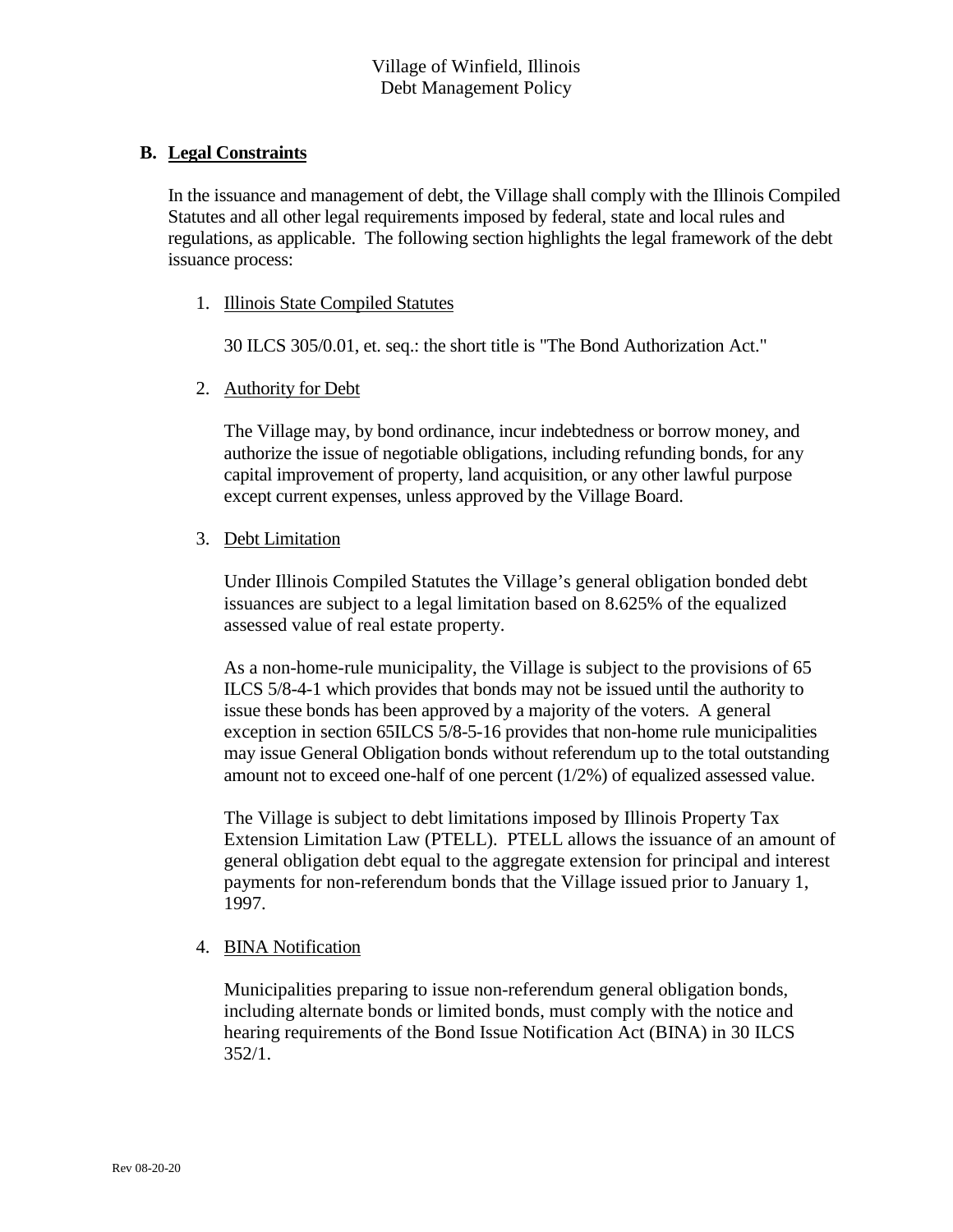#### 5. Types of Debt

**a.** General Obligation Referendum Bonds

General Obligation Referendum Approved Bonds are secured by the property taxes levied for their discharge. The Village is authorized to issue these bonds if approved by the voters under 65 ILCS 5/8-4-1.

#### **b.** General Obligation Non-Referendum Bonds

General Obligation Non-Referendum Bonds (Limited) are general obligation bonds that are issued without referendum. Limited bonds are secured by the property taxes levied for their discharge. The Village is currently authorized to issue General Obligation Non-Referendum Bonds up to a limit of one-half of one percent (1/2%) of the current equalized assessed valuation without voter approval under section 65ILCS 5/8-5-16.

#### **c.** Alternate Revenue Source Bonds

General Obligation Alternate Revenue Source Bonds are not subject to the Legal Debt limitations, but are secured with pledged revenues with a property tax levy pledge as a secondary security and issued in accordance with section 30 ILCS 350/15.

The Village may seek to finance the capital needs of governmental activities and its revenue producing enterprise funds through the issuance of Alternate Revenue Source debt obligations. These debt obligations are payable from various limited revenue sources. Revenue sources pledged for enterprise funds include water and sewer revenues and commuter parking revenues. The Village may only pledge up to 25% of the annual revenue received for debt service. For example, debt service payments for the most recent fiscal year represented 7.75% of pledged revenues.

Prior to issuing Alternate Revenue Source debt obligations, the Finance Director and Village Manager, with assistance from an independent financial advisor as needed, will develop financial plans and projections showing the feasibility of the planned financing, required rates and charges needed to support the planned financing and the impact of the planned financing on rate payers, property owners and the other affected parties. On an annual basis, the Village will review the percent of revenue stream that is pledged for repayment of debt for compliance with Village limitations. If it is not feasible to issue an Alternative Revenue obligation, then a revenue-secured debt obligation should be considered.

The Village shall maintain a minimum debt service coverage ratio of 125%.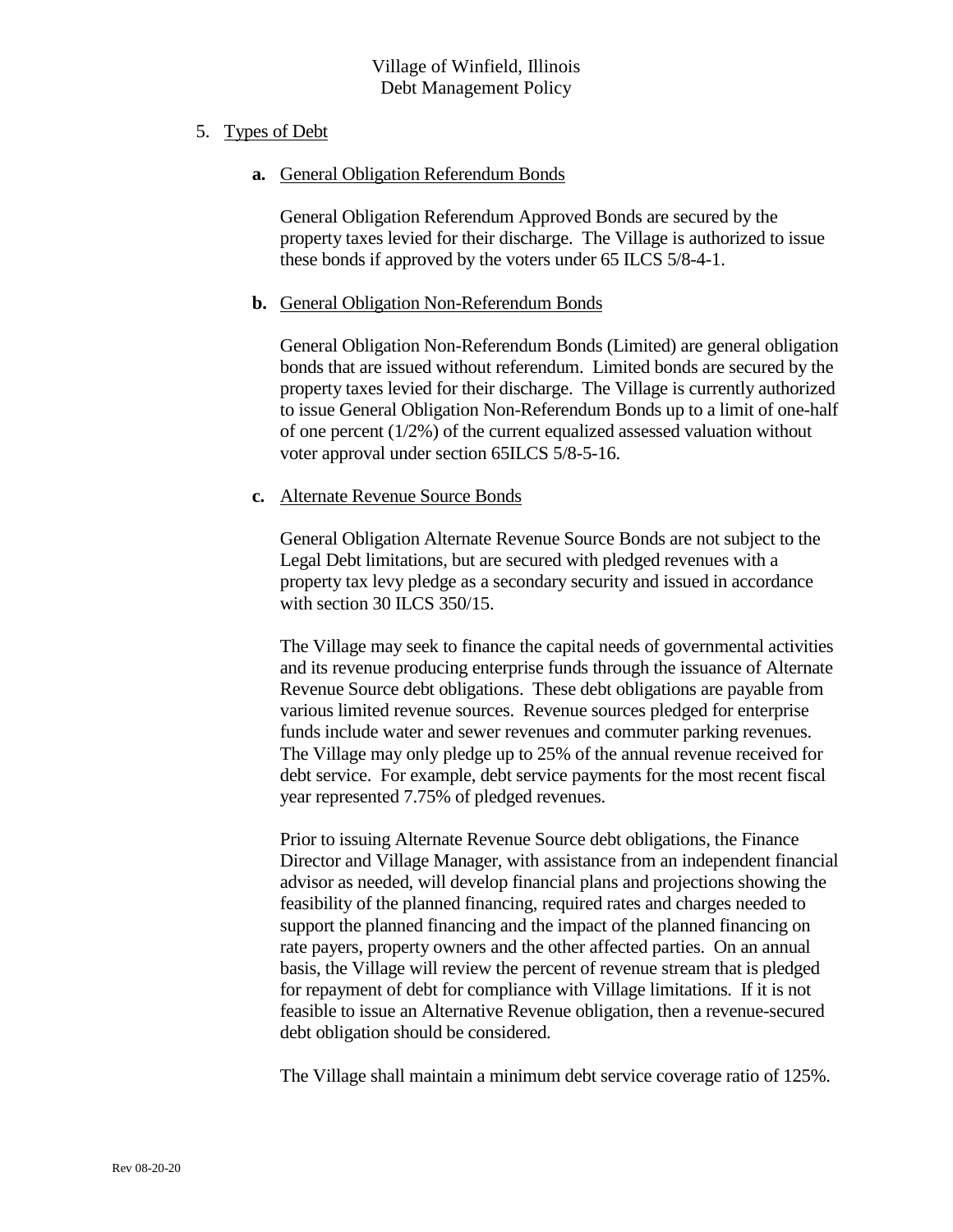# **d.** Debt Certificates

Debt Certificates may be issued by the Village to evidence the payment obligation of the Village under an installment contract or lease. Debt certificates are counted in the legal debt limit but not subject to voter approval in accordance with 30 ILCS 350/17(b).

# e. Lease/Installment Contracts

The Village may enter into long-term lease/installment obligations for the purchase of real or personal property. Lease/Installment Contracts are counted in the legal debt limit in accordance with 30 ILCS 350/17(a).

# **f.** Tax Increment Financing (TIF)

TIF provides for the temporary allocation to redevelopment districts of increased tax proceeds (known as "increment") in an allocation area generated by increases in assessed value. Accordingly, TIF proceeds permit the Village to use increased tax revenues stimulated by redevelopment to pay for the capital improvements needed to induce the redevelopment. TIF debt shall be in compliance with the specific TIF redevelopment agreement.

# **C. Debt Issuance Practices**

1. Authority and Purposes of the Issuance of Debt

The laws of the State of Illinois authorize the issuance of debt by the Village. The Local Bond Law confers upon municipalities the power and authority to contract debt, borrow money, and issue bonds for public improvement projects as defined therein. Under these provisions, the Village may contract debt to pay for the cost of acquiring, constructing, reconstructing, improving, extending, enlarging, and equipping such projects or to refund bonds.

- 2. Debt Issuances Types
	- a. *Short Term Debt (three years or less):* The Village may issue short-term debt which may include, but not be limited to, bond anticipation notes or variable rate demand notes, those instruments which allow the Village to meet cash flow requirements or provide increased flexibility in financing programs.
	- b. *Long Term Debt (more than three years):* The Village may issue long-term debt which may include, but not limited to, general obligation bonds, debt certificates, capital appreciation bonds, special assessment bonds, selfliquidating bonds and double barreled bonds. The Village may also enter into long-term leases for public facilities, property, and equipment with a useful life greater than one year.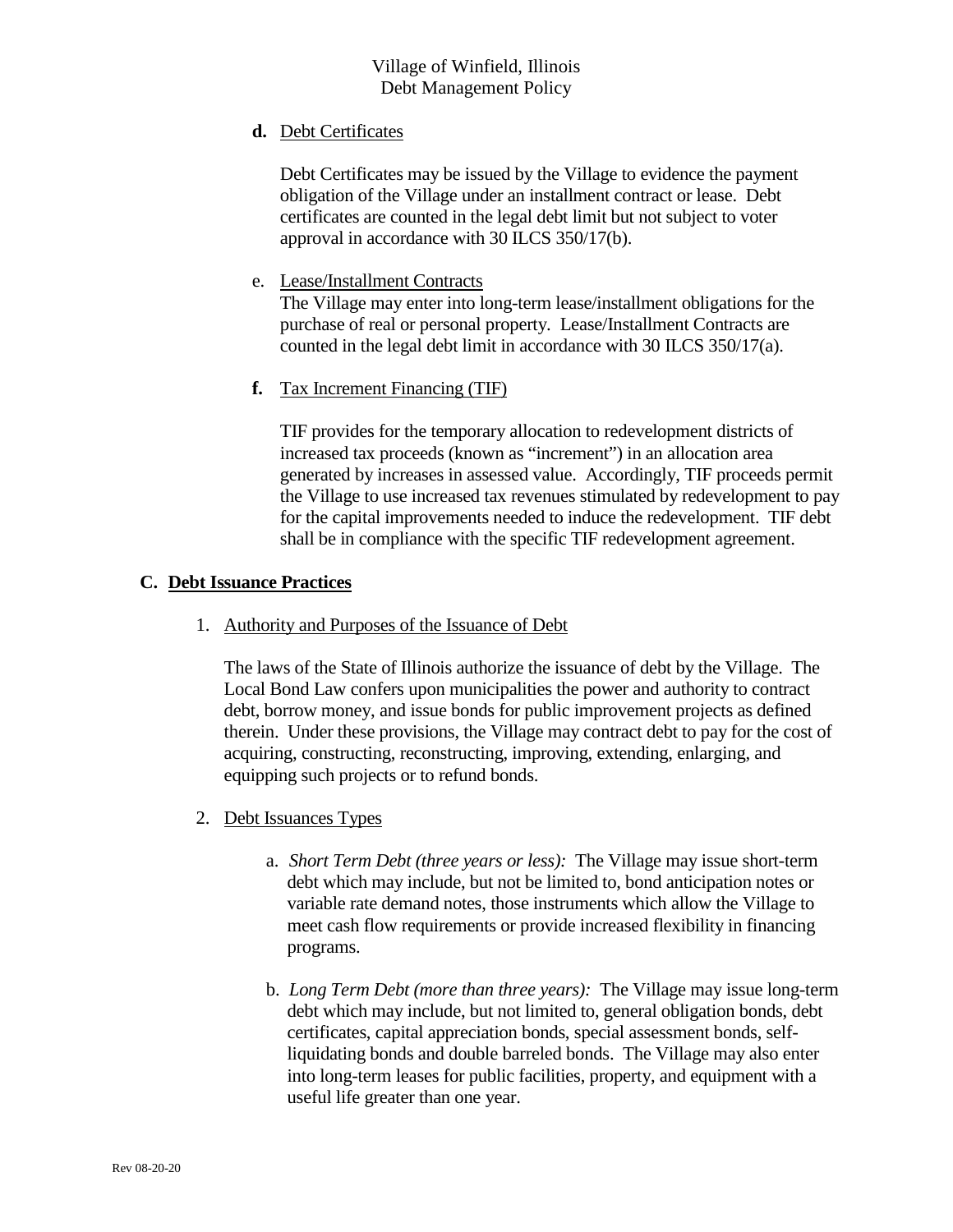#### 3. Structure of Debt Issuances

The duration of a debt issue shall not exceed the economic or useful life of the improvement or asset that the issue is financing. The Village shall design the financing schedule and repayment of debt so as to take best advantage of market conditions and, as practical, to recapture or maximize its credit capacity for future use, and moderate the impact to the taxpayer.

#### 4. Professional Services

The Village recognizes the nature of the municipal bond industry such that specialized consultants may need to be retained. The Village will strive to retain those consultants who will best advise them on individual issues and the overall debt program. In general, a competitive selection process will be used in the selection of any consultants. The consultants include:

- a) *Financial Advisor:* A Financial Advisor will be used to assist in the issuance of the Village's debt. The Financial Advisor will provide the Village with objective advice and analysis on debt issuance. This includes, but is not limited to, monitoring market opportunities, structuring and pricing debt, and preparing official statements of disclosure. In compliance with the 2010 Dodd-Frank Act, municipal advisors must register with the Securities and Exchange Commission (SEC). In addition, the Municipal Securities Rulemaking Board (MSRB) Rule G-23 prohibits a broker-dealer firm from serving as a municipal advisor and the underwriter on the same transaction.
- b) *Bond Counsel:* All debt issued by the Village will include a written opinion by bond counsel affirming that the Village is authorized to issue the proposed debt. The opinion shall include confirmation that the Village has met all local and state constitutional and statutory requirements necessary for the issuance, a determination of the proposed debt's federal income tax status, and any other components necessary for the proposed debt.
- c) *Underwriters:* An underwriter will be used for all debt issued in a negotiated sale method. The underwriter is responsible for purchasing negotiated debt and reselling the debt to investors.
- d) *Fiscal Agent:* A fiscal agent will be used to provide accurate and timely securities processing and timely payment to bondholders.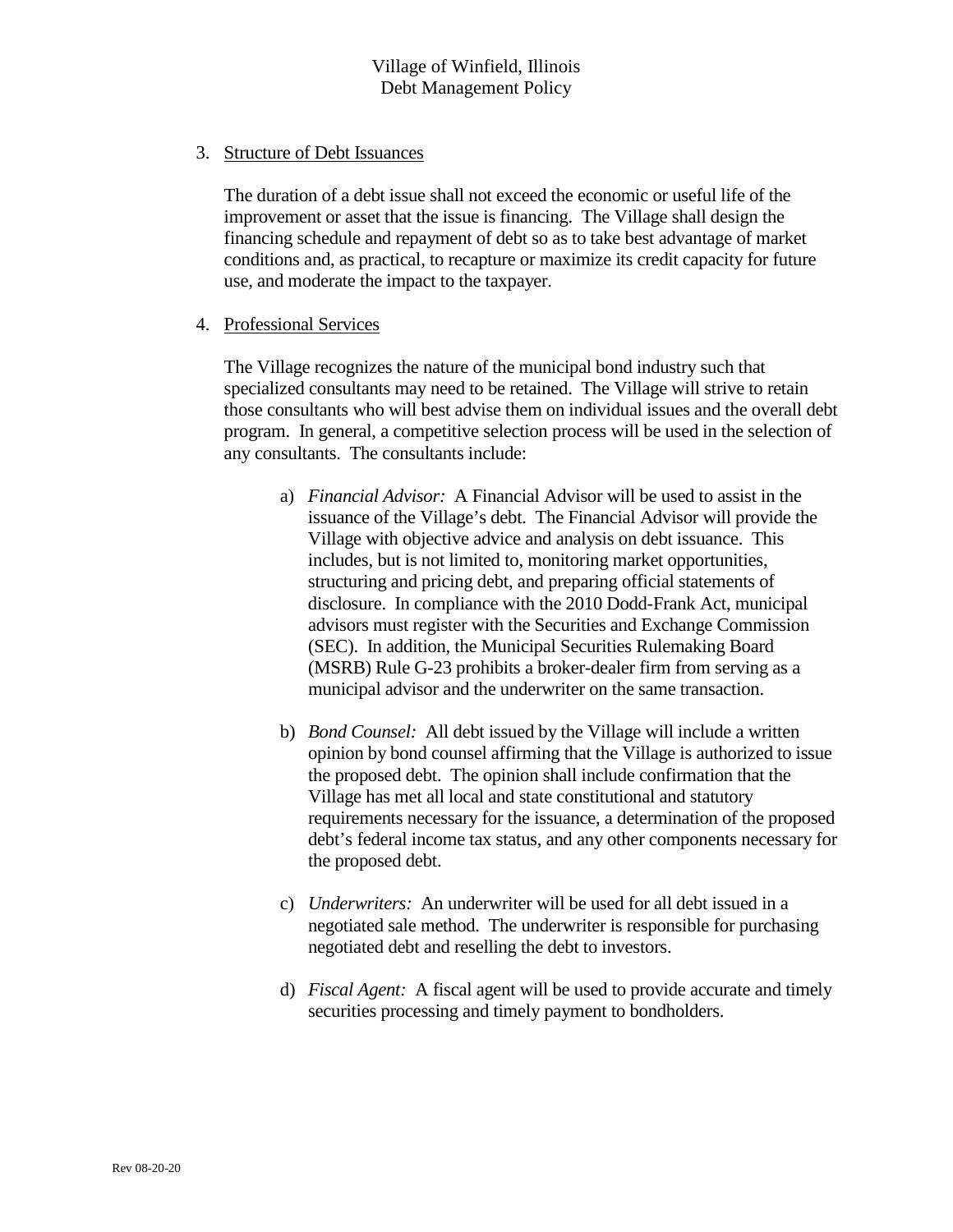# Village of Winfield, Illinois Debt Management Policy

#### 5. Sale of Securities

The Village shall seek to issue its general obligation debt i through a competitive bidding process based upon the lowest offered True Interest Cost (TIC), unless the Village Board deems a negotiated sale the most advantageous to the Village.

#### 6. Markets

The Village shall make use of domestic capital markets when the conditions best fit the Village's financing needs.

#### 7. Credit Enhancements

The Village may enter into agreements with commercial banks or other financial entities for the purpose of acquiring letters of credit, municipal bond insurance, or other credit enhancements that will provide the Village with access to credit under terms and conditions as specified in such agreements when their use is judged cost effective or otherwise advantageous. Any such agreements shall be approved by the Village Board.

#### 8. Methods of Sale

The Village shall seek to sell all bonds at a public sale via sealed proposal or live auction, except that bonds may be sold at a private sale in accordance with 30 ILCS 350/10. The Village may issue temporary notes by negotiated sale if the bond ordinance or subsequent resolution so provides.

- a. *Direct Debt, including Bonds and Certificates:* All direct debt obligations will mature within the period or average period of usefulness of the assets financed; and the debt will mature in installments, the first of which is payable not more than five years from the date of the issue. Term debt may be allowable if recommended by the Village's financial advisor, in lieu of a fixed maturity schedule, and approved by the Village Board.
- b. *Financial Advisor*: As a matter of independence, the Financial Advisor will not bid on nor underwrite any Village debt issues on which it is advising.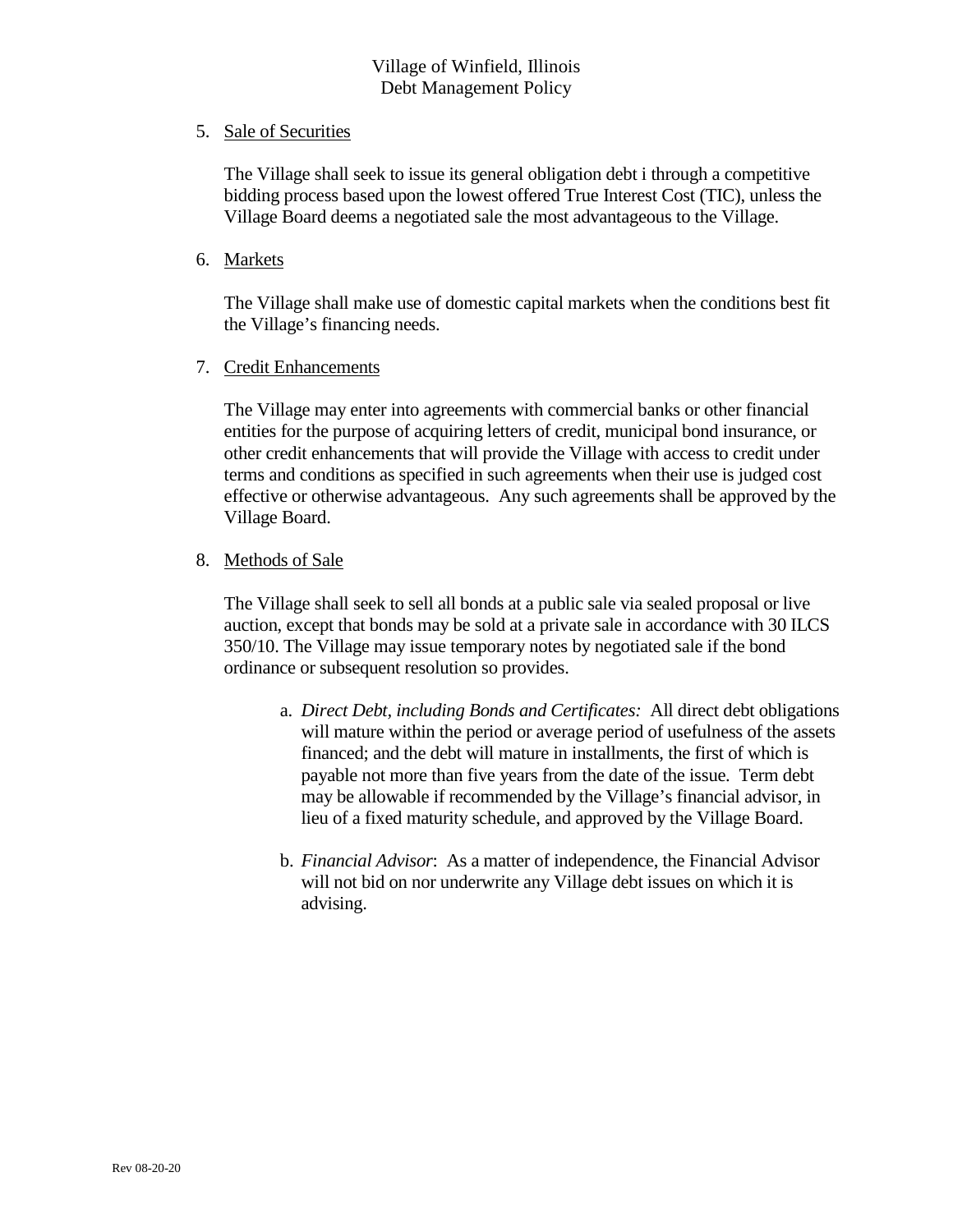# Village of Winfield, Illinois Debt Management Policy

9. Credit Implications

When issuing new debt, the Village should not exceed credit industry benchmarks where applicable. Therefore, the following factors should be considered in developing debt issuance plans (for illustration purposes, current represents values based on FY 2018-19 Comprehensive Annual Financial Report):

a. *Ratio of Net Bonded Debt to Equalized Assessed Value*: The formula for this computation is Net Bonded Debt, which is the total outstanding debt divided by the current Equalized Assessed Value as determined by the Township Assessors.

| Current | Ceiling |
|---------|---------|
| 0.73    | 4.00    |

b. *Net Bonded Debt Per Capita*: The formula for this computation is Net Bonded Debt divided by the current population as determined by the most recent census information available.

| Current | Ceiling |
|---------|---------|
| \$281   | \$2,000 |

c. *Ratio of Outstanding Debt to Personalized Income:* The formula for this computation is Outstanding Debt, which is the total outstanding debt divided by the current personal income as determined by the most recent census information available.

| Current | Ceiling |  |
|---------|---------|--|
| 0.98%   | 4.00%   |  |

d. *Ratio of Annual Debt Service to General Government Expenditures*: The formula for this computation is annual general debt service expenditures divided by General Government (i.e., General, Special, and Debt Service Funds) expenditures (excluding certain interfund transfers).

$$
\begin{array}{ll}\n\text{Current} & \text{Ceiling} \\
4.21 & 10.00\n\end{array}
$$

Total indebtedness including direct and overlapping debt will be analyzed in determining financial condition.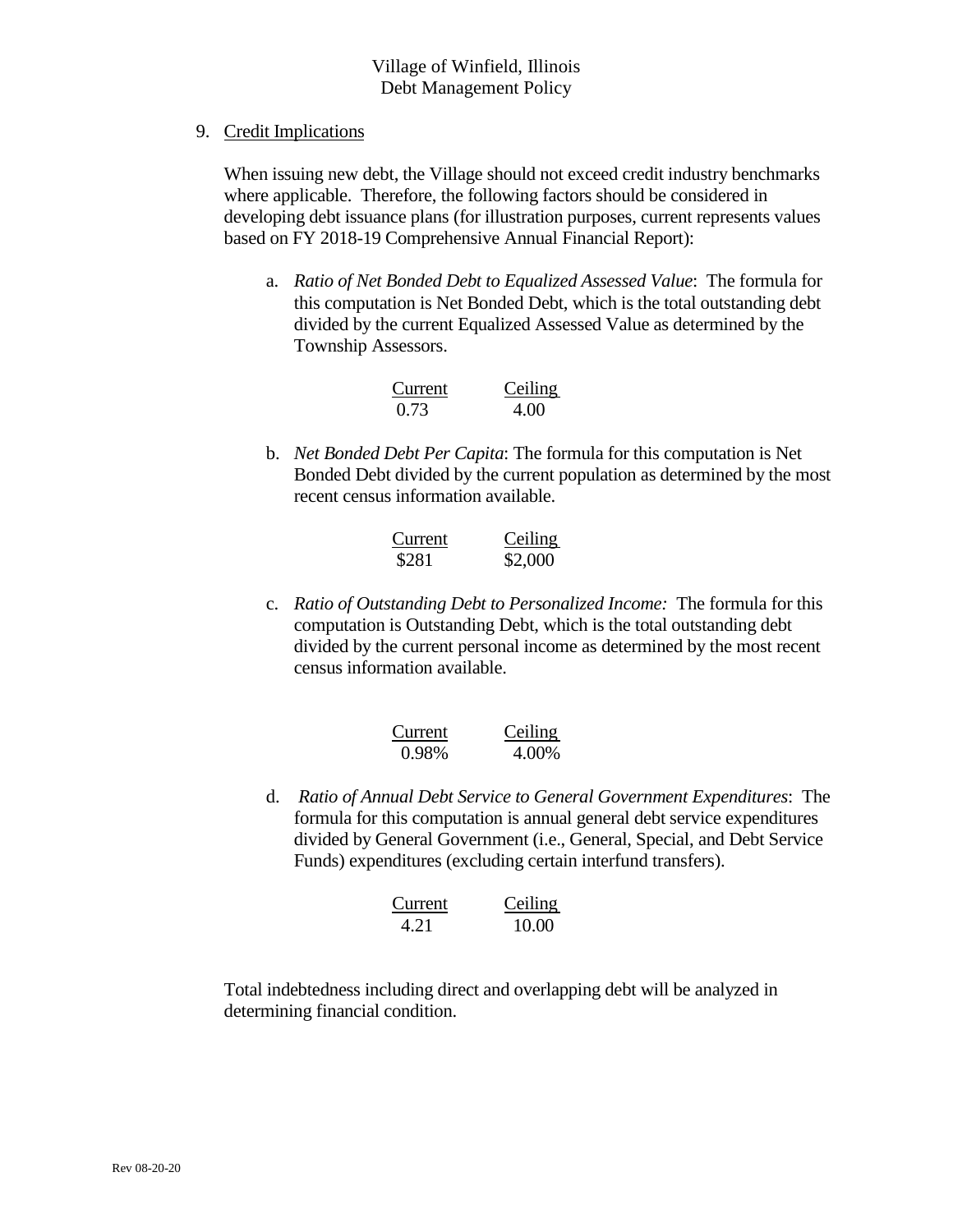#### **D. Debt Management**

#### 1. Financial Disclosures

The Village is committed to complete and accurate market disclosure in accordance with the requirements under the federal securities laws, including rules and regulations established by the Securities and Exchange Commission (SEC) and the Municipal Securities Rulemaking Board (MSRB). The Village shall prepare appropriate disclosures as required by the S EC, the federal government, the State of Illinois, rating agencies, underwriters, investors, agencies, taxpayers, and other appropriate entities and persons to ensure compliance with applicable laws and regulations.

- a) *Primary:* The Village will follow professional and market standards in the preparation of official statements and facilitate the distribution of the official statements in a timely manner to allow investors adequate time to make their investments.
- b) *Continuing:* The Finance Director will be responsible for submitting the annual disclosure required in accordance with SEC Rule 15c2-12 to the MSRB within 180 days after the end of the fiscal year. The Village will keep current with any changes in both the administrative aspects of the filing requirements and the MSRB's national repository to ensure issuer compliance with continuing disclosure requirements. In the event a material event occurs that requires immediate disclosure notification to the parties impacted, the Finance Director will report this in the MSRB system within 10 days of the event, in accordance with SEC Rule 15c2-12.

#### 2. Review of Financing Proposals

All capital financing proposals that involve a pledge of the Village's credit through the sale of securities, execution of loans or lease agreements and/or otherwise directly involve the lending or pledging of the Village's credit shall be referred to the Finance Director and Village Manager who shall determine the financial feasibility, and the impact on existing debt of such proposal, and shall make recommendations accordingly to the Village Administration and Finance Committee.

#### 3. Establishing Financing Priorities

The Finance Director and Village Manager shall administer and coordinate the Village's debt issuance program and activities, including timing of issuance, method of sale, structuring the issue, and marketing strategies. The Finance Director and Village Manager along with the Village's financial advisor shall meet, as appropriate, with the Village Administration and Finance Committee and the Village Board regarding the status of the current year's program and to make specific recommendations.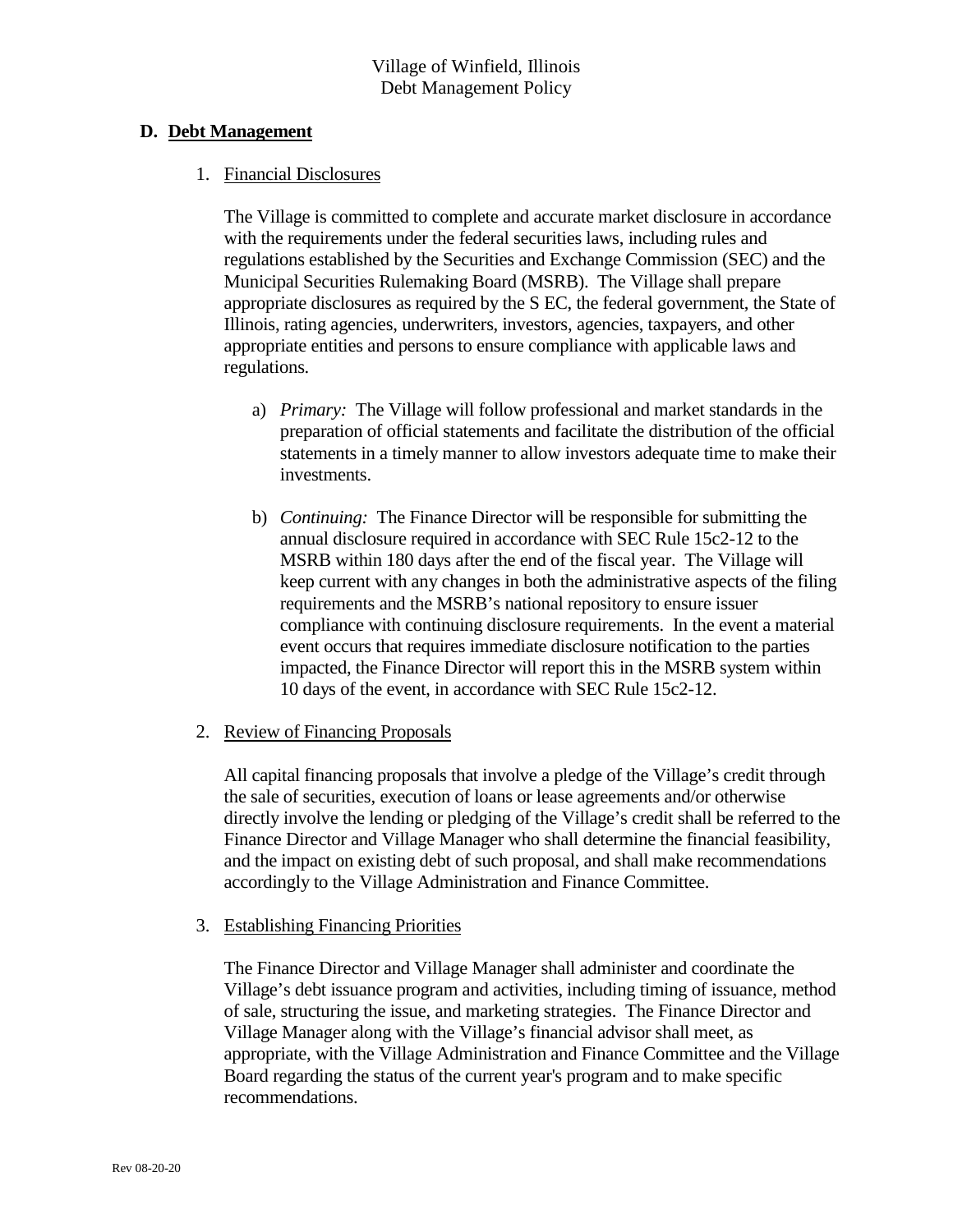# Village of Winfield, Illinois Debt Management Policy

#### 4. Ratings Agency Relations

The Village shall endeavor to maintain effective relations with the rating agencies. The Village Manager, Finance Director and the Village's financial advisors shall meet with, make presentations to, or otherwise communicate with the rating agencies on a consistent and regular basis in order to keep the agencies informed concerning the Village's capital plans, debt issuance program, and other appropriate financial information.

#### 5. Investment Community Relations

The Village shall endeavor to maintain a positive relationship with the investment community. The Finance Director, Village Manager and the Village's financial advisor shall, as necessary, prepare reports and other forms of communications regarding the Village's indebtedness, as well as its future financing plans. This includes information presented to the press and other media.

#### 6. Refunding Policy

The Village shall consider refunding outstanding debt when legally permissible and financially advantageous. A net present value debt service savings of at least three percent or greater must be achieved.

#### 7. Investment of Borrowed Proceeds

The Village acknowledges its ongoing fiduciary responsibilities to actively manage the proceeds of debt issued for public purposes in a manner that is consistent with federal and Illinois statutes that govern the investment of public funds, and consistent with the permitted securities covenants of related bond documents executed by the Village. The management of public funds shall enable the Village to respond to changes in markets or changes in payment or construction schedules so as to (i) optimize returns, (ii) insure liquidity, and (iii) minimize risk. The Village will structure and time its debt issues such that the investment of bond proceeds will minimize any arbitrage.

#### 8. Federal Arbitrage Rebate Requirement

The Village shall maintain or cause to be maintained an appropriate system of accounting to calculate bond investment arbitrage earnings in accordance with the Tax Reform Act of 1986, as amended or supplemented, and applicable United States Treasury regulations related thereto. Such amounts shall be computed annually and transferred from the Bond Construction Fund (i.e., interest earnings revenue account) to the Debt Service Fund escrow account, or other appropriate accounts, for eventual payment to the United States Treasury.